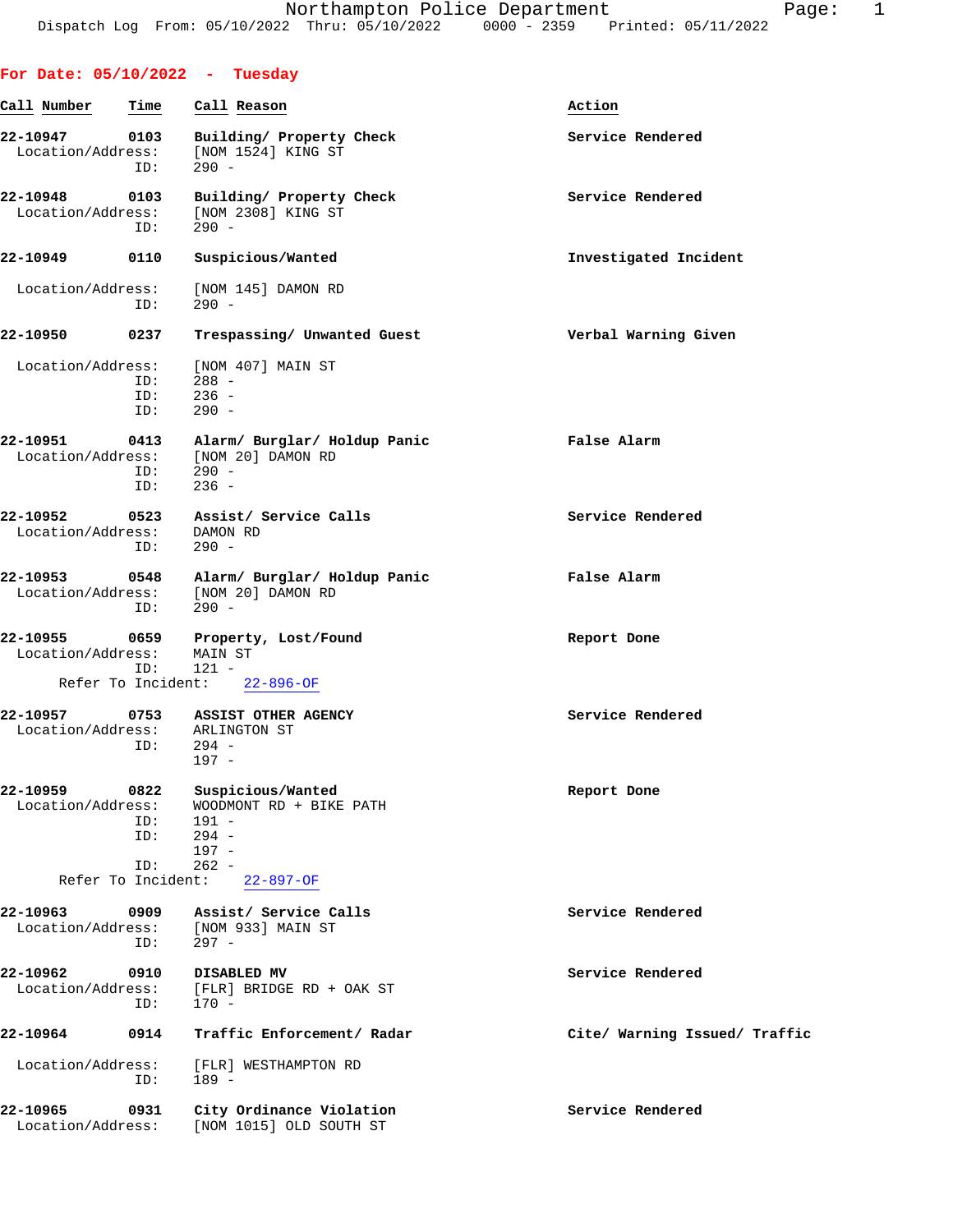ID: 262 -

**22-10970 1103 Public Service, Check Welfare Service Rendered** Location/Address: [NOM 152] DAMON RD ID: 191 - ID: 294 - 197 - **22-10971 1112 Auto Crime, Theft of Auto Report Done** Location/Address: [FLR] MARY JANE LN ID: 170 - Refer To Incident: 22-898-OF **22-10972 1126 Public Service Vehicle Towed** Location/Address: [FLR] MEADOW ST<br>ID: 230 - $ID:$ **22-10973 1149 Alarm/ Burglar/ Holdup Panic False Alarm** Location/Address: CLARK AVE ID: 191 - ID: 262 - **22-10974 1156 Theft/ Larceny Report Done** Location/Address: [NOM 2873] VILLAGE HILL RD<br>ID: 189 - ID: 189 - Refer To Incident: 22-899-OF **22-10981 1324 Theft/ Larceny Investigated Incident** Location/Address: [NOM 2241] EASTHAMPTON RD<br>ID: 191 - ID: 191 - ID: 294 - 197 - **22-10982 1344 Theft/ Larceny Report Done** Location/Address: HAWLEY ST<br>ID: 191 - ID: 191 - Refer To Incident: 22-900-OF **22-10983 1352 Traffic, Complaint/Hazard Accidental Alarm** Location/Address: MARKET ST ID: 262 - **22-10986 1445 Traffic Accident Taken to Hospital** Location/Address: HATFIELD ST + N KING ST Fire Unit: E2-Pumper-Engine 2 EMS Unit: A01-Fire Ambulance EMS Unit: A04-Fire Ambulance ID: 259 - ID: 288 - Refer To Accident: 22-149-AC **22-10987 1455 Parking Violation Referred to Taken Other Agency** Location/Address: ROUND HILL RD **22-10989 1511 Trespassing/ Unwanted Guest Investigated Incident** Location/Address: [NOM 66] N KING ST<br>ID: 199 - ID: 199 - ID: 259 -<br>ID: 288 -288 -**22-10990 1607 Traffic, Complaint/Hazard Investigated Incident** Vicinity of: [FLR 85] MAIN ST<br>ID: 259 - $259 -$ **22-10993 1635 Park and Walk Service Rendered** Location/Address: [NOM 933] MAIN ST ID: 186 -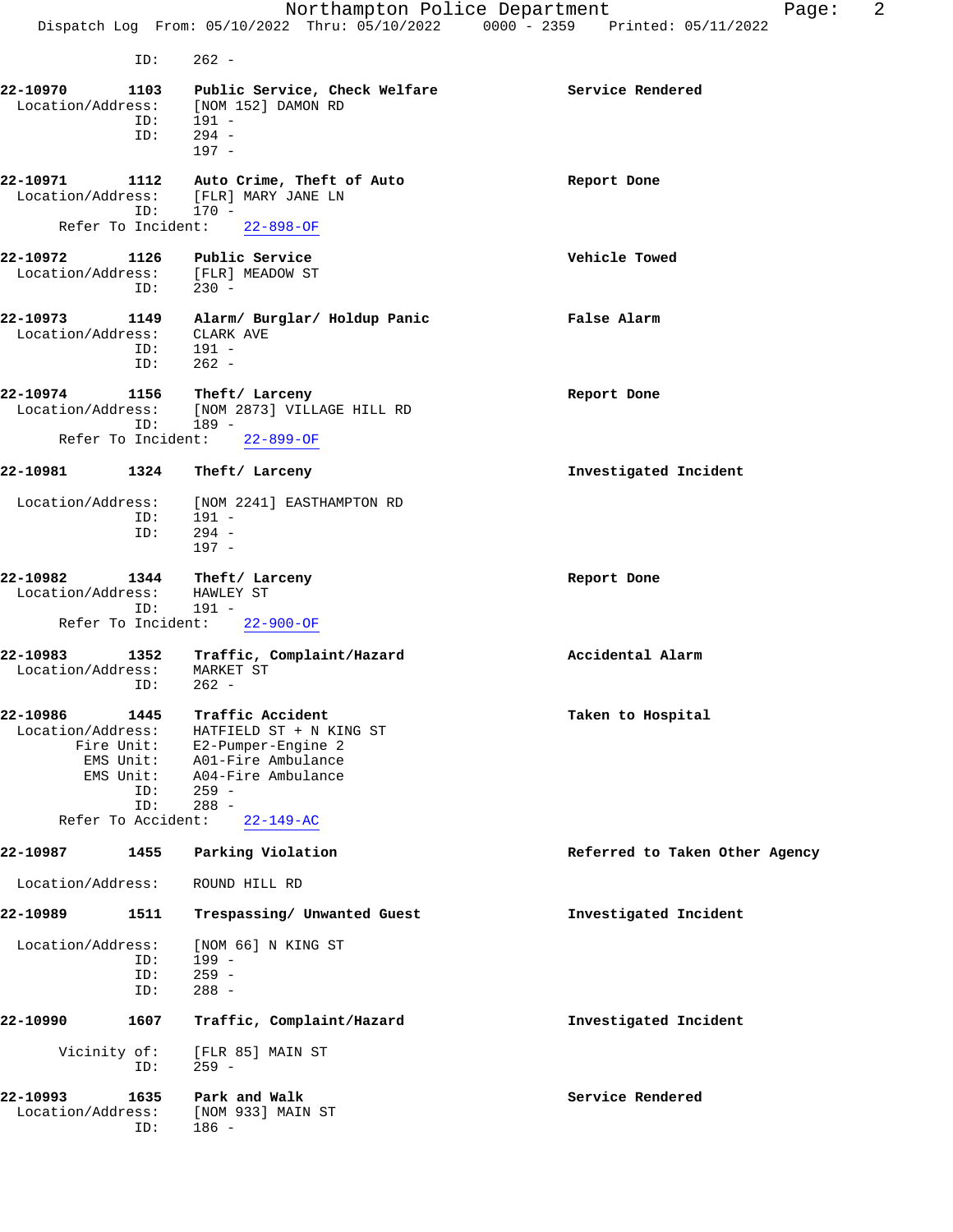| 22-10994                        | 1644 | Traffic Accident                                    | Investigated Incident         |
|---------------------------------|------|-----------------------------------------------------|-------------------------------|
| Location/Address:               | ID:  | [FLR] WESTHAMPTON RD + N LOUDVILLE RD<br>$288 -$    |                               |
| Refer To Accident:              | ID:  | $199 -$<br>$22 - 150 - AC$                          |                               |
| 22-10996                        | 1649 | Motor Vehicle Stop                                  | Verbal Warning Given          |
| Vicinity of:                    | ID:  | [NOM 332] PLEASANT ST<br>186 -                      |                               |
| 22-10997                        | 1702 | Suspicious/Wanted                                   | Investigated Incident         |
|                                 |      |                                                     |                               |
| Location/Address:               |      | BRIDGE RD                                           |                               |
|                                 | ID:  | $245 -$                                             |                               |
|                                 | ID:  | $259 -$                                             |                               |
|                                 | ID:  | $186 -$                                             |                               |
| 22-10998                        | 1717 | Public Service, Check Welfare                       | Investigated Incident         |
| Location/Address:               |      | [FLR] MAPLE ST                                      |                               |
|                                 | ID:  | $245 -$                                             |                               |
|                                 | ID:  | $288 -$                                             |                               |
|                                 | ID:  | $259 -$                                             |                               |
|                                 | ID:  | $186 -$                                             |                               |
| 22-10999                        | 1723 | Animal                                              | Investigated Incident         |
| Location/Address:               | ID:  | [FLR] STONE RIDGE DR<br>$288 -$                     |                               |
| 22-11000                        | 1744 | Traffic Enforcement/ Radar                          | Service Rendered              |
| Vicinity of:                    | ID:  | ELM ST + WOODLAWN AVE<br>$186 -$                    |                               |
| 22-11005                        | 1824 | OUTSIDE FIRE (BRUSH/GRASS)                          | Extinguished by N F D         |
| Location/Address:<br>Fire Unit: | ID:  | [LED] RESERVOIR RD<br>E2-Pumper-Engine 2<br>$288 -$ |                               |
| Fire Unit:                      |      | C4-Command-Car 4                                    |                               |
| Fire Unit:                      | ID:  | $259 -$<br>BR1-Brush-Brush 1                        |                               |
| 22-11006                        | 1837 | Park and Walk                                       | Service Rendered              |
| Location/Address:               | ID:  | [NOM 933] MAIN ST<br>$277 -$                        |                               |
| 22-11008<br>Location/Address:   | 1911 | Building/ Property Check<br>[NOM 97] STRONG AVE     | Service Rendered              |
|                                 | ID:  | $245 -$                                             |                               |
| 22-11010                        | 1918 | Medical Emergency                                   | Taken to Hospital             |
| Location/Address:               |      | N KING ST                                           |                               |
|                                 | ID:  | $199 -$                                             |                               |
|                                 | ID:  | $186 -$                                             |                               |
|                                 | ID:  | $245 -$                                             |                               |
| Fire Unit:                      |      | E2-Pumper-Engine 2                                  |                               |
| EMS Unit:                       |      | A04-Fire Ambulance                                  |                               |
| 22-11011                        | 1926 | Motor Vehicle Stop                                  | Cite/ Warning Issued/ Traffic |
| Vicinity of:                    | ID:  | STATE ST + CENTER ST<br>$259 -$                     |                               |
| 22-11012                        | 1935 | Trespassing/ Unwanted Guest                         | Investigated Incident         |
| Location/Address:               |      | [NOM 2380] CONZ ST                                  |                               |
|                                 | ID:  | $199 -$                                             |                               |